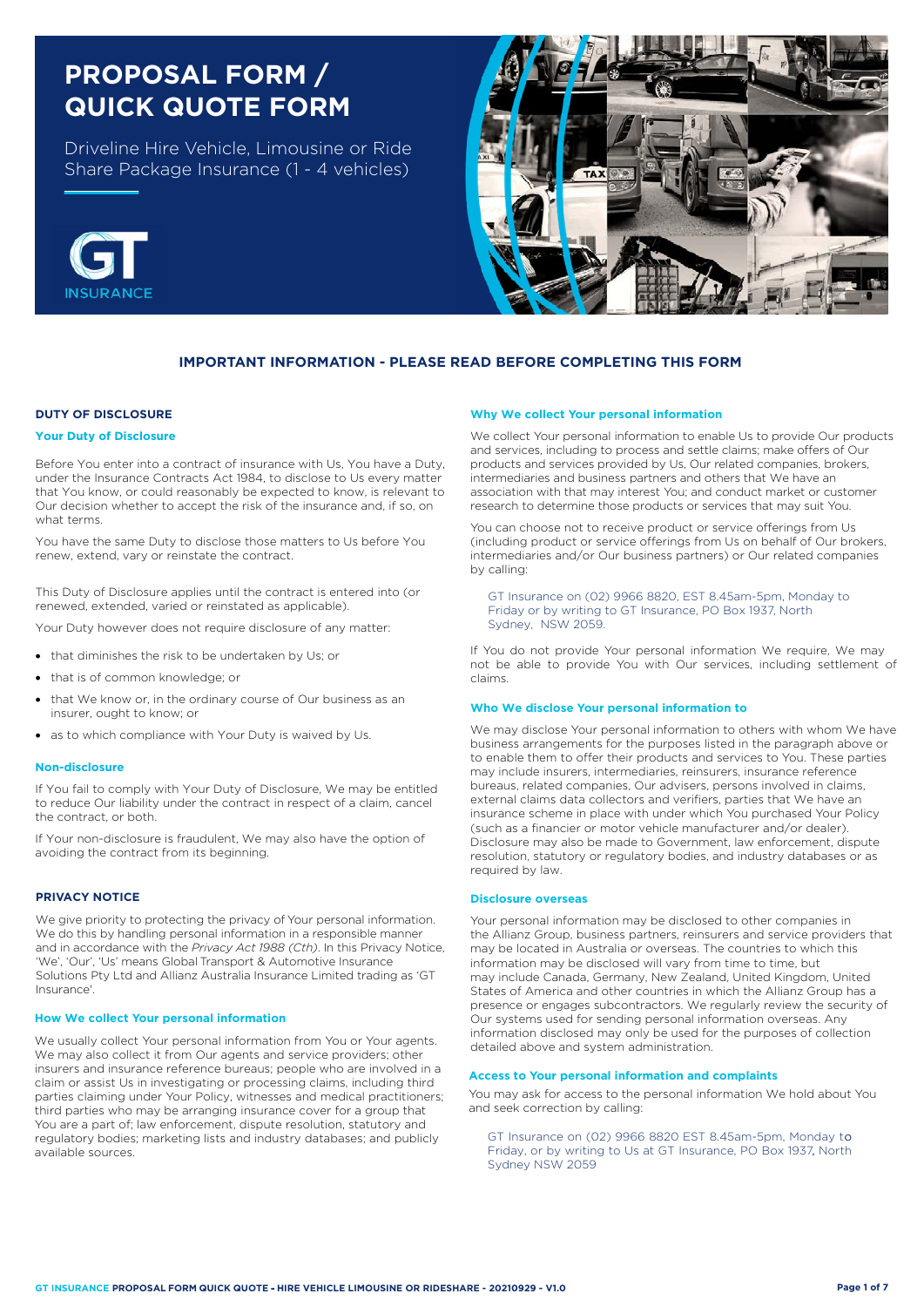Our Privacy Policy contains details about how You may make a complaint about a breach of the privacy principles contained in the *Privacy Act 1988 (Cth)* and how We deal with complaints. Our Privacy Policy is available at [www.gtins.com.au](https://www.gtins.com.au/documents-and-policies/) and [www.allianz.com.au](https://www.allianz.com.au/about-us/privacy/)

#### **Telephone Call Recording**

We may record incoming and/or outgoing telephone calls for training or verification purposes. Where We have recorded a telephone call,We can provide You with a copy at Your request, where it is reasonable to do so.

#### **Your Consent**

By providing Us with personal information You and any other person You provide personal information for, consent to these uses and disclosures until You tell Us otherwise. If You wish to withdraw Your consent, including for such things as receiving information on products and offers by Us or persons We have an association with, please contact Us.

#### **GENERAL INSURANCE CODE OF PRACTICE**

The General Insurance Code of Practice was developed by the Insurance Council of Australia to further raise standards of practice and service across the insurance industry. The Code Governance Committee (CGC) is an independent body that monitors and enforces insurers' compliance with the Code.

You can obtain more information on the Code of Practice and how it assists you by contacting Us. Contact details are provided below and on the back cover of the Product Disclosure Statement or Policy Document.

GT Insurance on (02) 9966 8820 EST 8.45am-5pm, Monday to Friday, or by writing to Us at GT Insurance, PO Box 1937, North Sydney NSW 2059

For more information on the Code Governance Committee (CGC) go to <https://insurancecode.org.au/>

#### **SUBROGATION**

You may prejudice Your rights in relation to a claim made under this policy if without prior agreement from Us, You make an agreement with a third party that will prevent Us from recovering a loss from that or another party.

#### **DUTY OF UTMOST GOOD FAITH**

Every insurance contract is subject to the duty of utmost good faith which requires both the Insured and the Insurer to act towards each other in utmost good faith. Failure to do so on the part of the Insured may prejudice any claim made under the policy or the continuation of insurance cover by the Insurer.

#### **CHANGE OF RISK OR CIRCUMSTANCE**

It is vital that You provide Us with notification of any changes in Your risk profile which may be relevant to the terms and conditions of this insurance. This is including but not limited to changes in business activities and acquisitions which occur after the date of the Declaration.

#### **THE INSURER**

Allianz Australia Insurance Limited (incorporated in Australia); ABN 15 000 122 850; AFS Licence No. 234708 of 10 Carrington Street Sydney, 2000.

## **THE UNDERWRITING AGENCY**

Global Transport & Automotive Insurance Solutions Pty Ltd (trading as GT Insurance) AFS Licence No. 240714 ABN 93 069 048 255 of Level 3, Suite 3.01, 213 Miller Street, North Sydney, NSW 2060 is an underwriting agency which specialises in arranging insurance in respect of Motor Vehicles and Mobile Plant and related insurances. GT Insurance acts as the agent of Allianz to market, solicit, offer, arrange and administer the insurance.

GT Insurance has a binding authority to issue, vary and cancel contracts of insurance and to deal with or settle claims on behalf of Allianz. If You need information about this insurance in the first instance, contact GT Insurance.

## **COMPLETING THIS FORM/QUESTIONNAIRE:**

**Please complete all sections in full and provide any requested attachments.**

- $\checkmark$  This form may be printed and completed in handwriting or it may be completed electronicallys an interactive pdf with fillable form fields. If **completing electronically, please download to your local computer and complete using Adobe Acrobat Reader (Fill & Sign tool).**
- **If more space is required when completing this form, please attach a separate sheet.**
- **The use of the term 'You' or 'Your' in this form refers to an Insured and their subsidiary companies and other entities in which they have a controlling interest.**
- **The use of the term 'We', 'Our' or 'Us' in this form refers to the Insurer and its Underwriting Agency.**
- $\checkmark$  It is important to refer to the relevant Product Disclosure Statement and Policy Document which sets out the terms and conditions of cover<br>offered. Please contact your local GT Insurance office or speak to your Inte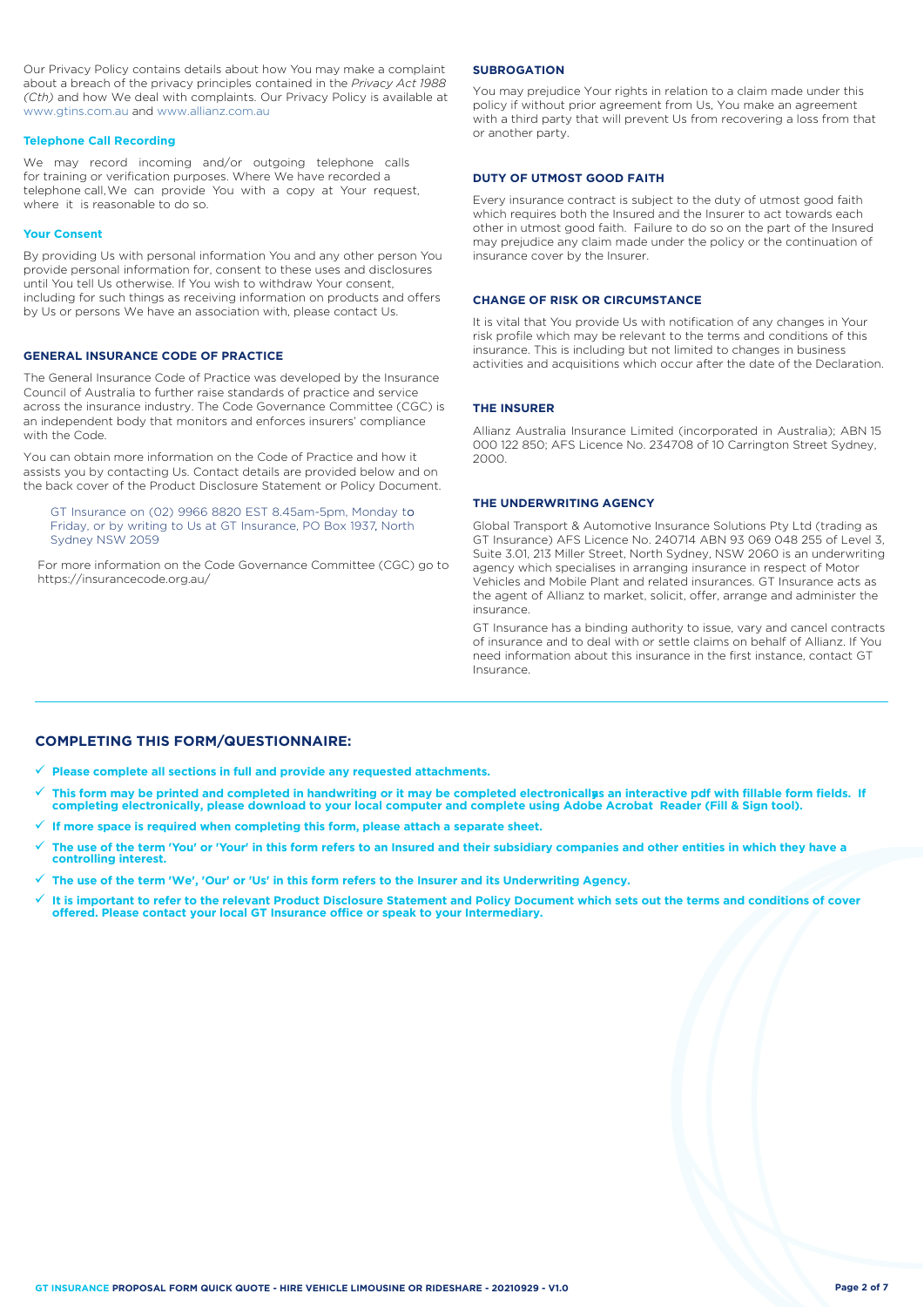# **Section 1. Insurance Broker Contact Details**

| Insurance Broker or Agent company<br>name |  |
|-------------------------------------------|--|
| Contact name/s                            |  |
| Contact number                            |  |
| Email                                     |  |

# **Section 2. Client Business Details**

| Insured's name (if a Company, please<br>provide Operators name also)               |                                                                                                                   |
|------------------------------------------------------------------------------------|-------------------------------------------------------------------------------------------------------------------|
| Number of years you have been operating<br>a Hire Car/Limousine/Ride Share Vehicle | Specify number of Years                                                                                           |
| Number of vehicles you operate<br>in total                                         |                                                                                                                   |
| Type of Garaging                                                                   | Car Park<br>Secured Garage<br>Street Parking                                                                      |
| Garaging Address                                                                   |                                                                                                                   |
| State/Territory                                                                    | $\bigcap$ qld $\bigcap$ nsw $\bigcap$ act $\bigcap$ vic $\bigcap$ tas $\bigcap$ sa $\bigcap$ nt $\bigcap$<br>) WA |
| Postcode                                                                           |                                                                                                                   |
| <b>Section 3. Your Insurance Details</b>                                           |                                                                                                                   |
| Please indicate if this vehicle is currently Insured                               | Yes, this vehicle is currently Insured, OR                                                                        |

|                                                                                          | $\bigcirc$ ) No, this vehicle is not currently Insured. This is a new business venture, OR |
|------------------------------------------------------------------------------------------|--------------------------------------------------------------------------------------------|
| If answered 'Yes' above, please indicate whom<br>the current Insurer is for this vehicle | $\bigcap$ No, this vehicle is not currently Insured.                                       |
| Period of Insurance<br>Effective Date from:                                              | to Expiry Date:<br>at 4:00pm                                                               |

# **Section 4. Loss History**

Please provide written details of any claims or uninsured losses in the last 5 years). (Written confirmation from Insurers is required) (Note: If insufficient space please attach details).

| Date of Loss | Details of Claim | Total Cost (\$) | Excess (\$) |
|--------------|------------------|-----------------|-------------|
|              |                  |                 |             |
|              |                  |                 |             |
| Date of Loss | Details of Claim | Total Cost (\$) | Excess (\$) |
|              |                  |                 |             |
|              |                  |                 |             |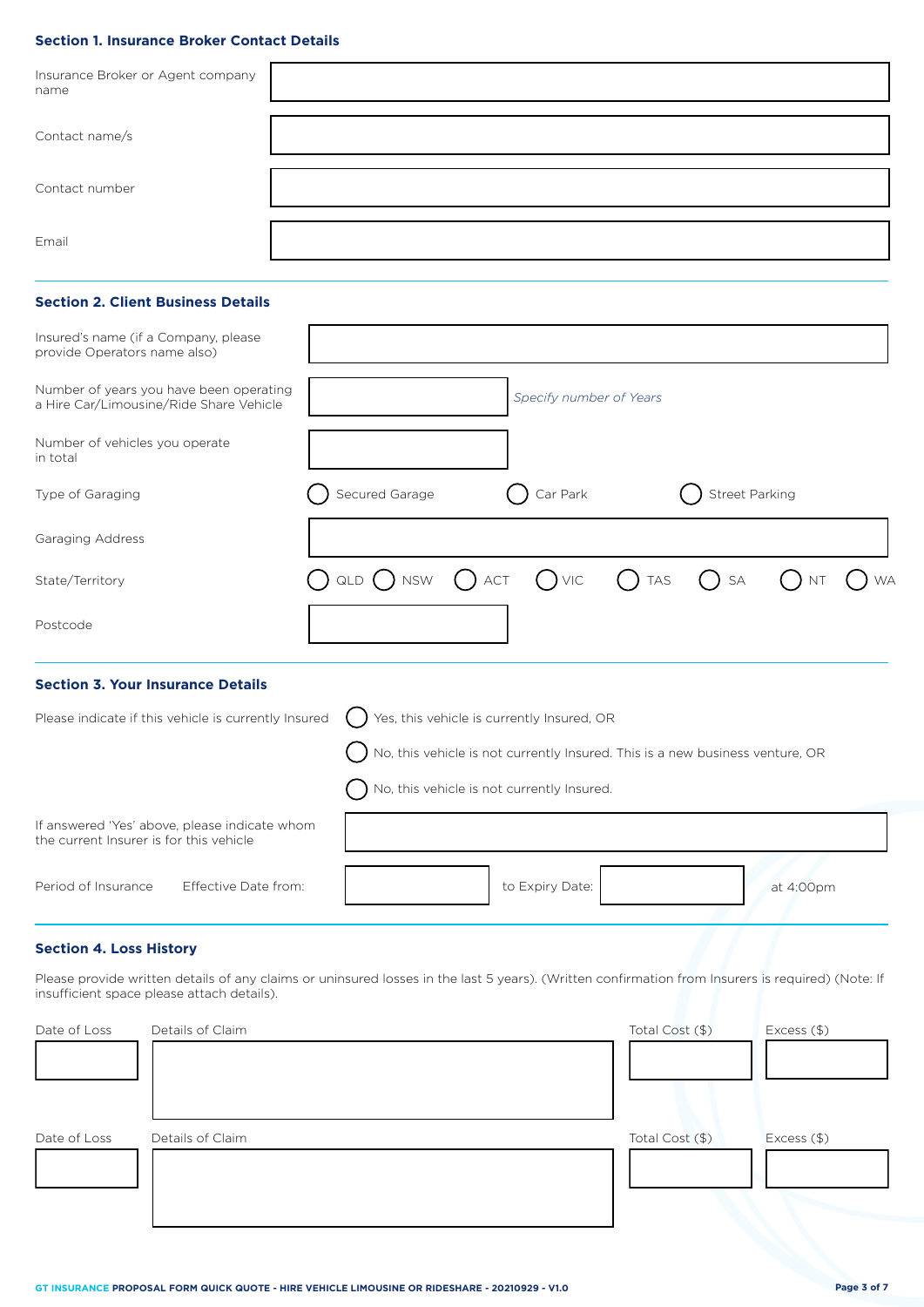| Date of Loss | Details of Claim | Total Cost (\$) | Excess (\$) |
|--------------|------------------|-----------------|-------------|
| Date of Loss | Details of Claim | Total Cost (\$) | Excess (\$) |
| Date of Loss | Details of Claim | Total Cost (\$) | Excess (\$) |

# **Section 5. Vehicle Information**

| <b>INSURED VEHICLE 1.</b>                                    |                           |                                                         |                  |                               |                                 |                    |        |
|--------------------------------------------------------------|---------------------------|---------------------------------------------------------|------------------|-------------------------------|---------------------------------|--------------------|--------|
| Vehicle Type                                                 | Chauffeur driven Hire Car |                                                         |                  | Chauffeur driven Limousine    |                                 | Ride share vehicle |        |
| Body Type                                                    | Sedan                     |                                                         | Stretch          |                               |                                 |                    |        |
| Year                                                         |                           | Make & Model                                            |                  |                               |                                 |                    |        |
| Registration / Plate No.                                     |                           | Odometer Reading                                        |                  |                               | (Kilometres)                    |                    |        |
| Current Market Value<br>(Excluding GST) (\$)                 |                           | Total Value of<br>Accessories (\$)                      |                  |                               |                                 |                    |        |
| Has the vehicle been fitted with a security tracking device? |                           | Yes                                                     | No               |                               |                                 |                    |        |
| Is this vehicle used for Wedding or Funeral services?        |                           | Yes                                                     | No               | activities does it represent? | If Yes, what % of this vehicles |                    | (% )   |
| Is this vehicle used for Airport Transfer services?          |                           | Yes                                                     | No               | activities does it represent? | If Yes, what % of this vehicles |                    | $(\%)$ |
| What is the age of this<br>vehicles regular driver?          |                           | Will there be any drivers<br>under the age of 25 years? |                  | No<br>Yes                     | If Yes,<br>what age?            |                    |        |
| Vehicle cover required                                       | Comprehensive, OR         |                                                         | Third Party Only |                               |                                 |                    |        |
| <b>INSURED VEHICLE 2.</b>                                    |                           |                                                         |                  |                               |                                 |                    |        |
| Vehicle Type                                                 | Chauffeur driven Hire Car |                                                         |                  | Chauffeur driven Limousine    |                                 | Ride share vehicle |        |
| Body Type                                                    | Sedan                     |                                                         | Stretch          |                               |                                 |                    |        |
| Year                                                         |                           | Make & Model                                            |                  |                               |                                 |                    |        |
| Registration / Plate No.                                     |                           | Odometer Reading                                        |                  |                               | (Kilometres)                    |                    |        |
| Current Market Value<br>(Excluding GST) (\$)                 |                           | Total Value of<br>Accessories (\$)                      |                  |                               |                                 |                    |        |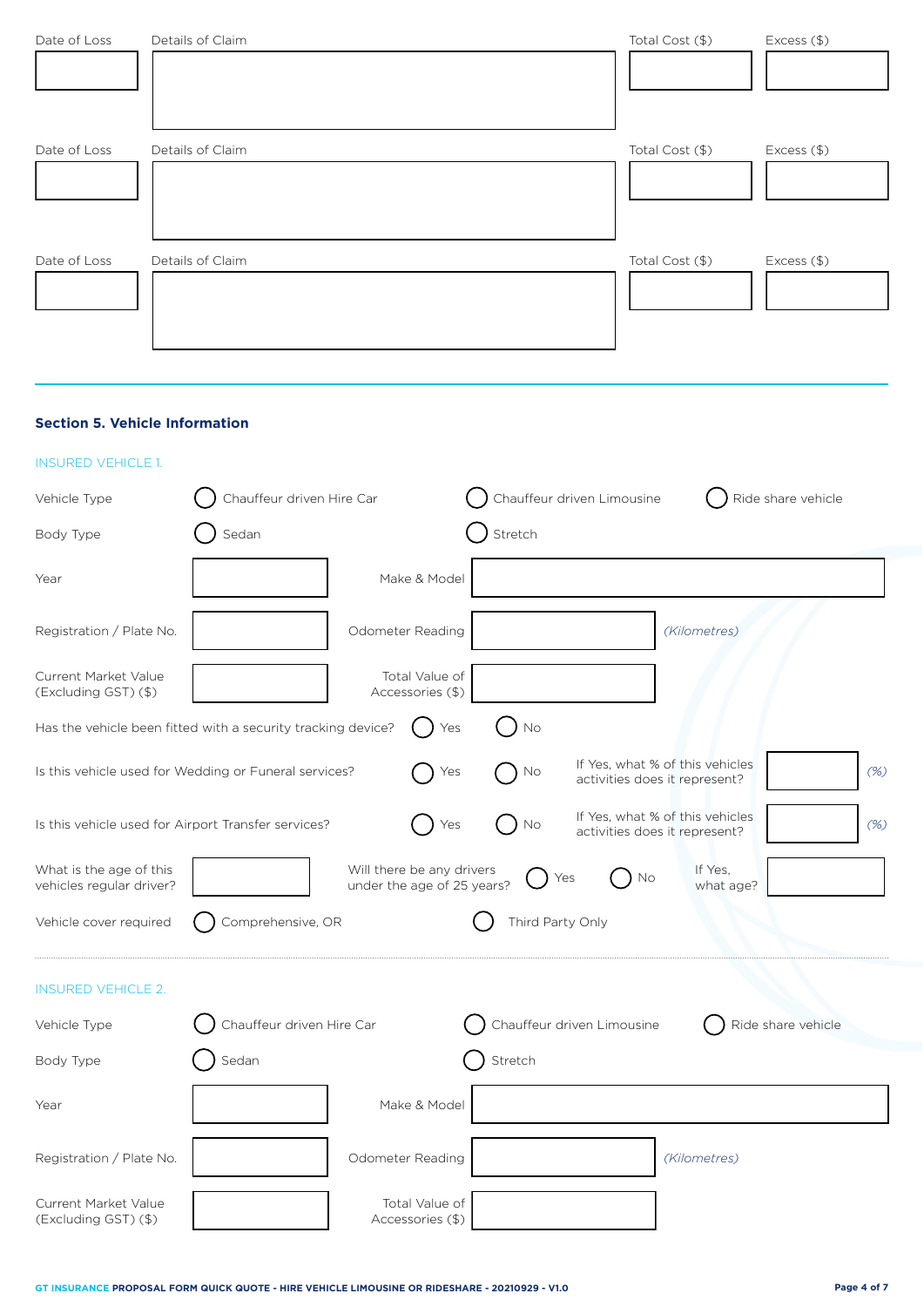| Has the vehicle been fitted with a security tracking device? |                           | Yes                                                     | No               |                                                                  |                    |
|--------------------------------------------------------------|---------------------------|---------------------------------------------------------|------------------|------------------------------------------------------------------|--------------------|
| Is this vehicle used for Wedding or Funeral services?        |                           | Yes                                                     | No               | If Yes, what % of this vehicles<br>activities does it represent? | (%)                |
| Is this vehicle used for Airport Transfer services?          |                           | Yes                                                     | No               | If Yes, what % of this vehicles<br>activities does it represent? | (%)                |
| What is the age of this<br>vehicles regular driver?          |                           | Will there be any drivers<br>under the age of 25 years? |                  | If Yes,<br>No<br>Yes<br>what age?                                |                    |
| Vehicle cover required                                       | Comprehensive, OR         |                                                         | Third Party Only |                                                                  |                    |
| <b>INSURED VEHICLE 3.</b>                                    |                           |                                                         |                  |                                                                  |                    |
| Vehicle Type                                                 | Chauffeur driven Hire Car |                                                         |                  | Chauffeur driven Limousine                                       | Ride share vehicle |
| Body Type                                                    | Sedan                     |                                                         | Stretch          |                                                                  |                    |
| Year                                                         |                           | Make & Model                                            |                  |                                                                  |                    |
| Registration / Plate No.                                     |                           | Odometer Reading                                        |                  | (Kilometres)                                                     |                    |
| Current Market Value                                         |                           | Total Value of                                          |                  |                                                                  |                    |
| (Excluding GST) (\$)                                         |                           | Accessories (\$)                                        |                  |                                                                  |                    |
| Has the vehicle been fitted with a security tracking device? |                           | Yes                                                     | No               |                                                                  |                    |
| Is this vehicle used for Wedding or Funeral services?        |                           | Yes                                                     | No               | If Yes, what % of this vehicles<br>activities does it represent? | (%)                |
| Is this vehicle used for Airport Transfer services?          |                           | Yes                                                     | No.              | If Yes, what % of this vehicles<br>activities does it represent? | (%)                |
| What is the age of this<br>vehicles regular driver?          |                           | Will there be any drivers<br>under the age of 25 years? |                  | If Yes.<br>No<br>Yes<br>what age?                                |                    |
| Vehicle cover required                                       | Comprehensive, OR         |                                                         | Third Party Only |                                                                  |                    |
| <b>INSURED VEHICLE 4.</b>                                    |                           |                                                         |                  |                                                                  |                    |
| Vehicle Type                                                 | Chauffeur driven Hire Car |                                                         |                  | Chauffeur driven Limousine                                       | Ride share vehicle |
| Body Type                                                    | Sedan                     |                                                         | Stretch          |                                                                  |                    |
| Year                                                         |                           | Make & Model                                            |                  |                                                                  |                    |
| Registration / Plate No.                                     |                           | Odometer Reading                                        |                  | (Kilometres)                                                     |                    |
| Current Market Value<br>(Excluding GST) (\$)                 |                           | Total Value of<br>Accessories (\$)                      |                  |                                                                  |                    |
| Has the vehicle been fitted with a security tracking device? |                           | Yes                                                     | No               |                                                                  |                    |
| Is this vehicle used for Wedding or Funeral services?        |                           | Yes                                                     | No               | If Yes, what % of this vehicles<br>activities does it represent? | $(\%)$             |
| Is this vehicle used for Airport Transfer services?          |                           | Yes                                                     | No               | If Yes, what % of this vehicles<br>activities does it represent? | $(\%)$             |
| What is the age of this<br>vehicles regular driver?          |                           | Will there be any drivers<br>under the age of 25 years? |                  | If Yes,<br>No<br>Yes<br>what age?                                |                    |
| Vehicle cover required                                       | Comprehensive, OR         |                                                         | Third Party Only |                                                                  |                    |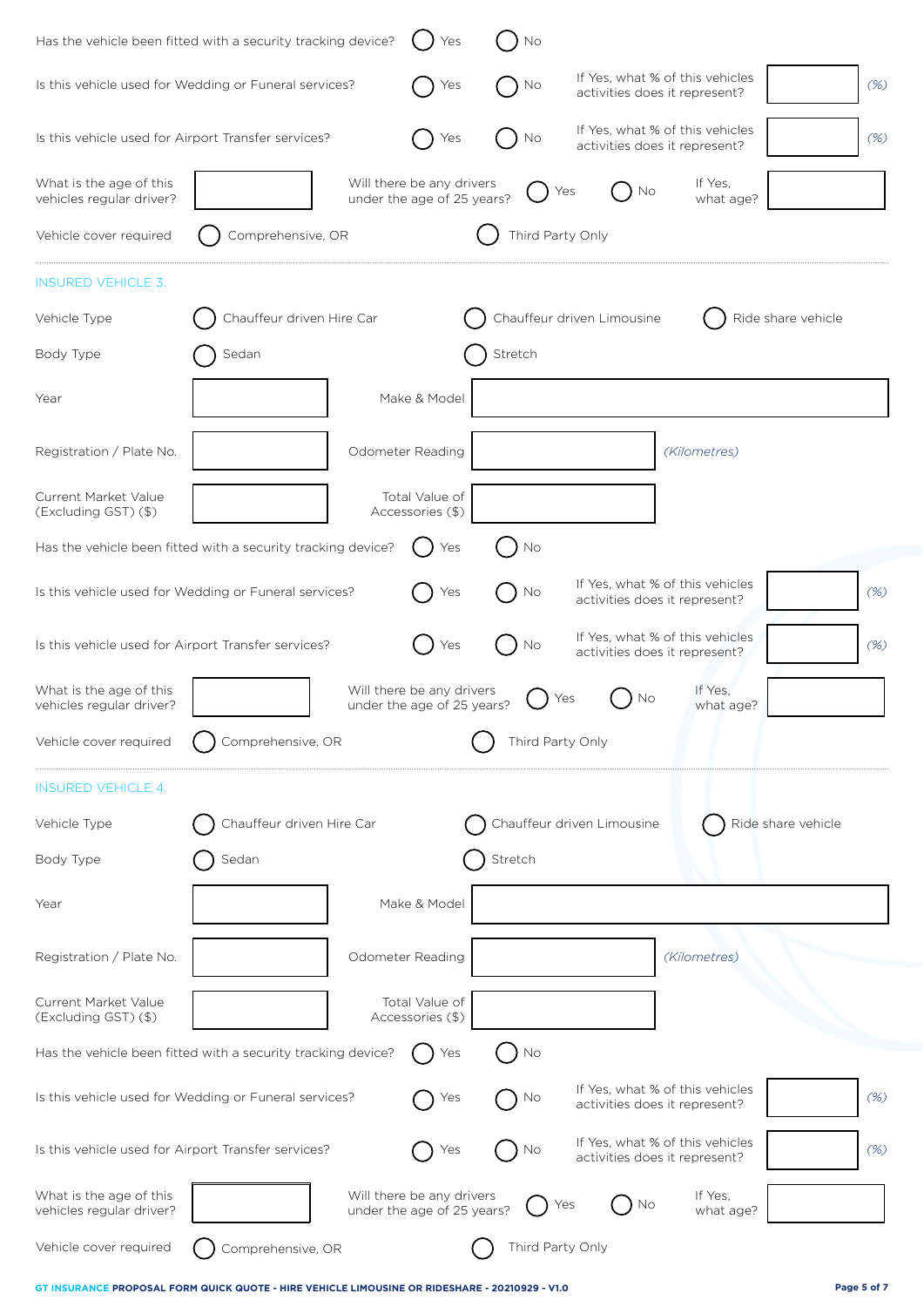# **Section 6. Driver Details**

| Have You or any intended driver ever:                                                                                   | Yes | No. |
|-------------------------------------------------------------------------------------------------------------------------|-----|-----|
| Been fined or convicted of more than 3 speeding or other traffic offences (other than parking) within the last 3 years? |     |     |
| Had a driving licence endorsed, suspended or cancelled within the last 5 years?                                         |     |     |
| Been convicted with Prescribed Concentration of Alcohol (PCA) or Driving Under the Influence (DUI) in the last 5 years? |     |     |
| Suffered from any physical or mental condition which could affect their driving performance?                            |     |     |
| If you have answered 'Yes' to any of Section 6, above, please provide details (attach separate sheet if required):      |     |     |

# **Section 7. Insurance History**

| Have You or any person applying for this insurance:                                                                                                                                           | Yes | No. |
|-----------------------------------------------------------------------------------------------------------------------------------------------------------------------------------------------|-----|-----|
| Been convicted of or had any fines or penalties imposed for any crime involving drugs, dishonesty, arson, theft, fraud or<br>violence against any person or property within the last 5 years? |     |     |
| Been placed in bankruptcy, receivership or liquidation within the last 5 years?                                                                                                               |     |     |
| Had any insurer decline any claim or proposal, cancel or refuse to renew a policy, increase premium or impose special<br>terms, conditions or restrictions on a policy in the last 5 years?   |     |     |
| Have any other matter you should disclose to us, in relation to your duty of disclosure?                                                                                                      |     |     |

If you have answered 'Yes' to any of Section 7. above, please provide details (attach separate sheet if required):

| <b>Section 8. Cover requirements</b>                                       |          |          |                                             |                                       |                    |         |
|----------------------------------------------------------------------------|----------|----------|---------------------------------------------|---------------------------------------|--------------------|---------|
| Which level of Excess do you require?                                      |          |          | \$1,000     \$1,500     \$2,000     \$2,500 |                                       | \$3,000            | \$5,000 |
| Do you require Public Liability cover?                                     | $()$ Yes | $)$ No   |                                             |                                       |                    |         |
| If Yes, please select level of cover required (Additional premium applies) |          |          | $( )$ \$10,000,000                          |                                       | $( )$ \$20,000,000 |         |
| Do you require Excess free Windscreen cover?                               | $()$ Yes | $($ ) No |                                             | If Yes, additional premium will apply |                    |         |
| Do you require Hire Vehicle following Accident cover? $\bigcap$ Yes        |          | $)$ No   |                                             | If Yes, additional premium will apply |                    |         |

**Note: This quote will be calculated with the information provided, and subject to change or decline if the information varies.**